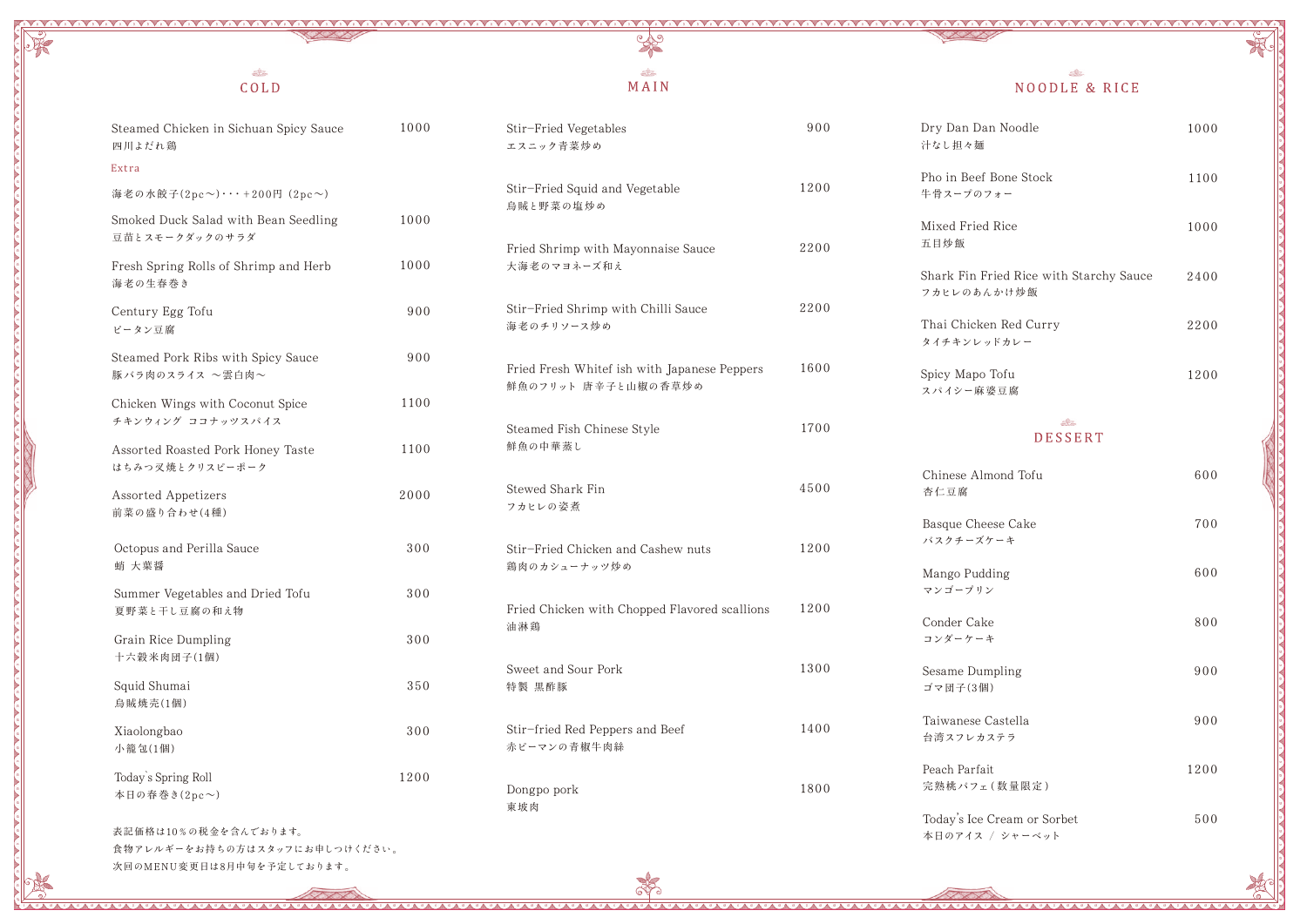### $A$ APE

## $A$ NOODLE & RICE

フカヒレのあんかけ炒飯 (+800) Shark Fin Fried Rice with Starchy Sauce

汁なし担々麺 Dry Dan Dan Noodle

牛骨スープのフォー Pho in Beef Bone Stock

五目炒飯 Mixed Fried Rice

チキンレッドカレー Thai Chicken Red Curry

スパイシー麻 婆豆腐 Spicy Mapo Tofu

フカヒレの姿煮 (+1000) Stewed Shark Fin

#### $s^2$ MAIN

エスニック青菜炒め Stir-Fried Vegetables

烏賊と野菜の塩 炒め Stir-Fried Squid and Vegetable

四川よだれ鶏 Steamed Chicken in Sichuan Spicy Sauce

> 大海老のマヨネーズ和え Fried Shrimp with Mayonnaise Sauce

豆苗とスモークダックのサラダ Smoked Duck Salad with Bean Seedling

豚 バラ肉のスライス ~雲白肉~ Steamed Pork Ribs with Spicy Sauce

海老のチリソース炒め Stir-Fried Shrimp with Chilli Sauce

海老の生春巻き Fresh Spring Rolls of Shrimp and Herb

ピータン豆腐 Century Egg Tofu

> 鮮魚のフリット 唐辛子と山椒の香草炒め Fried Fresh Whitefish with Japanese Peppers

鮮魚の中華蒸し Steamed Fish Chinese Style

チキンウィング ココナッツスパイス Chicken Wings with Coconut Spice

> 鶏肉とカシューナッツ炒め Stir-Fried Chicken and Cashew nuts

はちみつ叉焼とクリスピーポーク Assorted Roasted Pork Honey Taste

> 油淋鶏 Fried Chicken with Chopped Flavored scallions

特製 黒酢豚 Sweet and Sour Pork

赤ピーマンの青椒牛肉絲 Stir-fried Red Peppers and Beef

東坡肉 Dongpo pork 台湾スフレカステラ (+500) Taiwanese Castella

完熟桃 パフェ (+600、数量限定) Peach Parfait

小籠包 Xiaolongbao Dumpling

十六穀米肉団子 Grain rice Dumpling

おまかせ点心 盛り合わせ(種) Assorted Dim sum

春巻き Spring Roll

食物アレルギーをお持ちの方はスタッフにお申しつけください。 次回のMENU変更日は8月中旬を予定しております。



杏仁豆腐 Chinese Almond Tofu

バスクチーズケーキ Basque Cheese Cake

マンゴープリン Mango Pudding

コンダーケーキ Conder Cake

ゴマ団子(3個) Sesame Dumpling

本日のアイス / シャーベット Today's Ice Cream or Sorbet